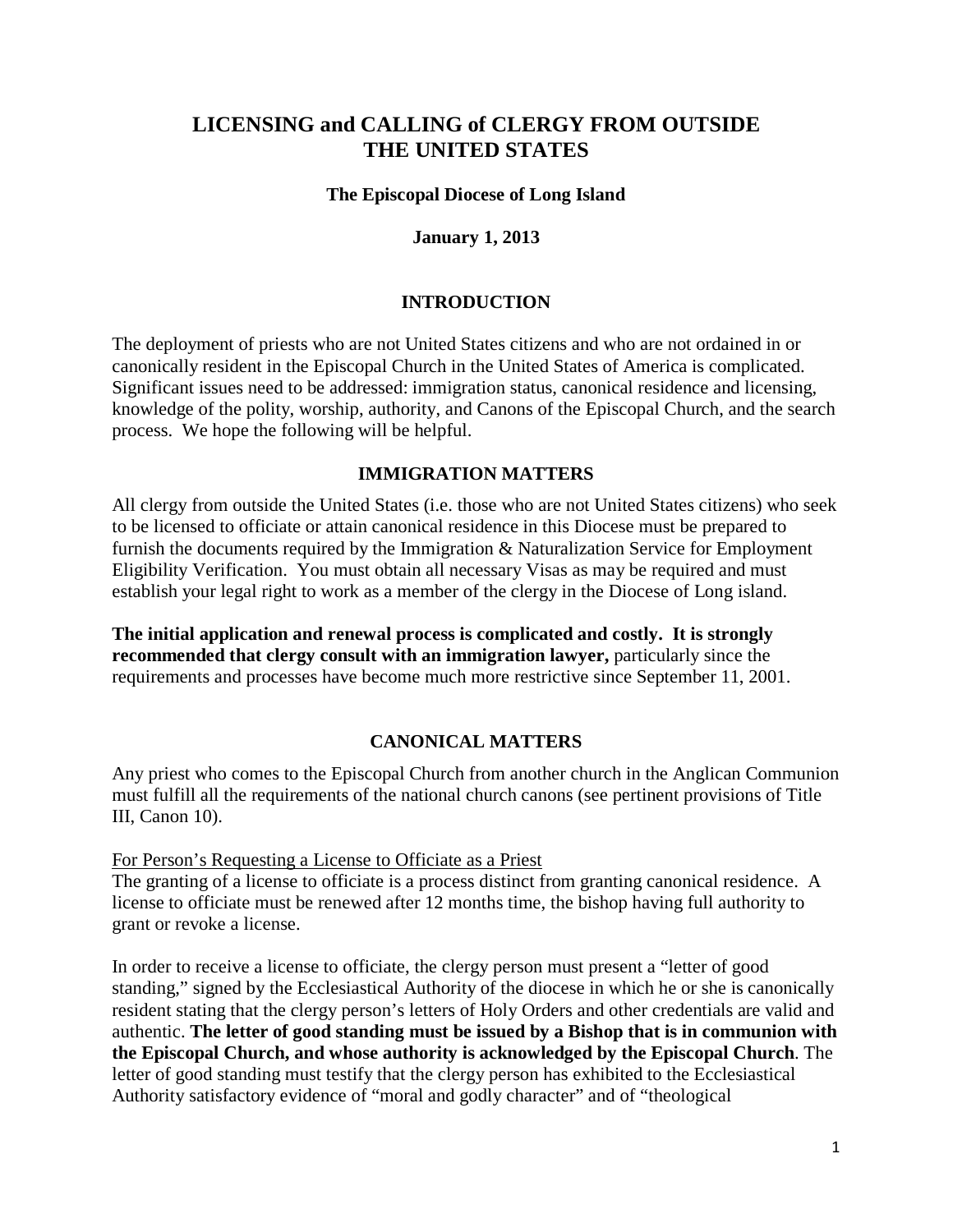qualifications." Applicants should submit a letter to the bishop outlining why he or she is requesting the license and how he or she hopes to serve in the diocese and a letter from the rector or vicar of the congregation in the Diocese of Long Island with whom the clergy will be affiliated is also required.

Clergy Called to Take Charge of a Congregation or Desiring Canonical Residence Before being permitted to take charge of any congregation, or becoming canonically resident in the Diocese of Long Island, the national canons require that the bishop receive Letters Dimissory or their equivalent from the bishop with whose diocese the clergy person was last connected. The letters or credentials must be delivered within six months from the date that they were issued.

Before receiving the clergy person, the Bishop of Long Island will require a promise in writing from him/her to submit in all things to the Discipline of the Episcopal Church and to the declaration required in Article VIII of the Constitution of the Episcopal Church.

# **I do believe the Holy Scriptures of the Old and New Testaments to be the Word of God, and to contain all things necessary to salvation; and I do solemnly engage to conform to the Doctrine, Discipline and Worship of the Episcopal Church.**

The canons also require that the Bishop of Long Island and at least one presbyter examine the person as to his/her knowledge of the history of the Episcopal Church, its workshop and government and be satisfied of the clergy person's theological qualifications. In some instances the bishop may require the person to take courses in Episcopal polity.

Also required by the canons is the successful completion of the physical, psychological and psychiatric evaluations. Provisions for the psychiatric and psychological evaluations are made through the bishop's office. The cost of these evaluations (approximately \$1700) is paid by the member of the clergy or the congregation in which he/she will serve.

Additionally, any member of the clergy making application to a parish in this Diocese must have an Office for Transition Ministry portfolio (OTM). Clergy from outside the Episcopal Church may request permission to obtain access to the OTM at [www.otmportfolio.org](http://www.otmportfolio.org/)

**Meeting all requirements set forth above (including the associated expenses) is the sole responsibility of the clergy person making application in this Diocese, and there is no guarantee that an applicant will be granted a licenses to officiate or canonical residence. The final decision is made by the Bishop of Long Island after reviewing the final reports.** 

# Additional Requirements

All clergy serving in the diocese, either under license or canonical resident must have a background check performed by the Oxford Document Management, Inc. and must participate in Diocesan Safe Church and Anti-racism training programs.